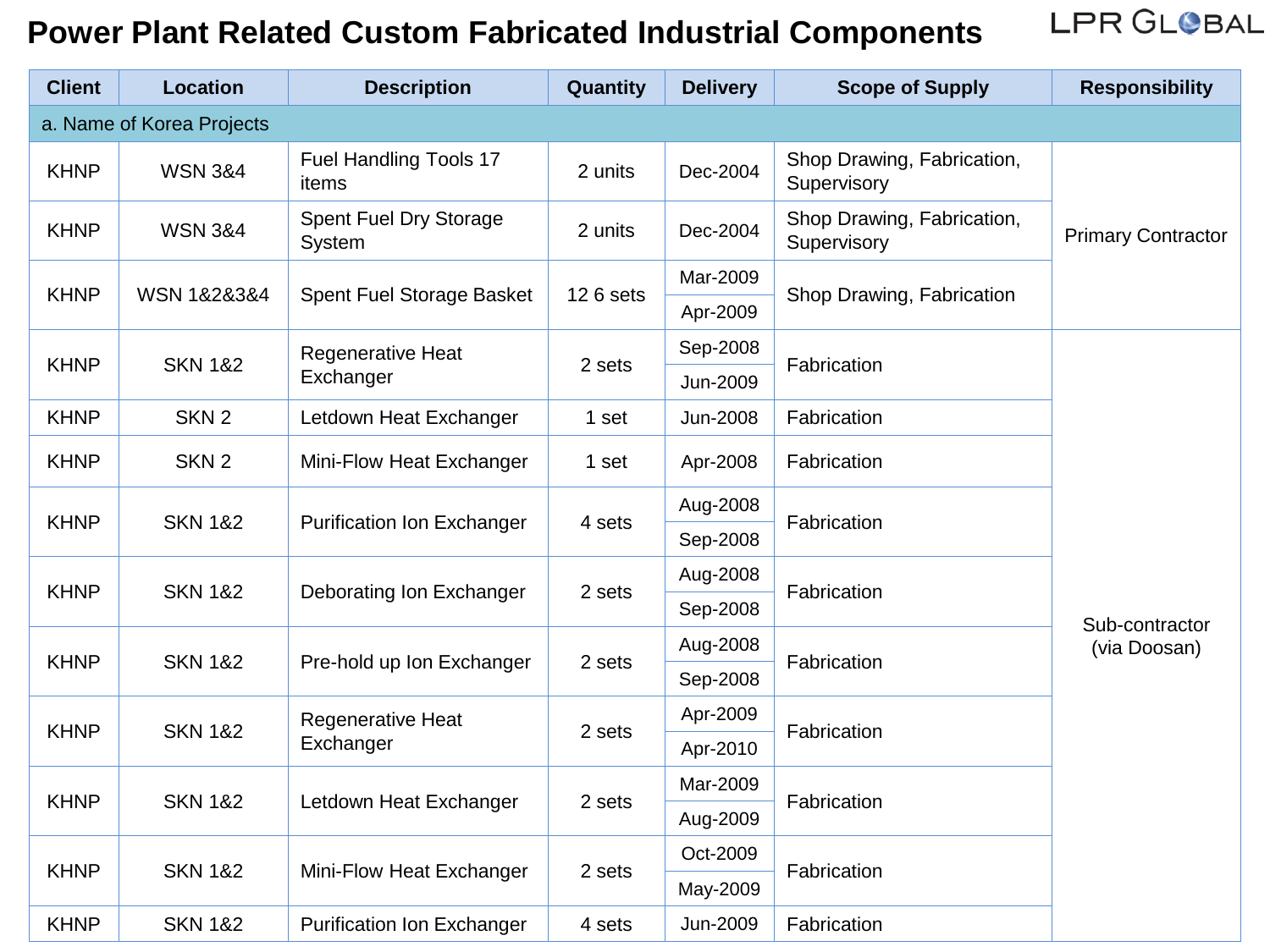| <b>Client</b> | <b>Location</b>    | <b>Description</b>                                   | Quantity | <b>Delivery</b> | <b>Scope of Supply</b>              | <b>Responsibility</b>          |
|---------------|--------------------|------------------------------------------------------|----------|-----------------|-------------------------------------|--------------------------------|
| <b>KHNP</b>   | <b>SWN 1&amp;2</b> | Deborating Ion Exchanger                             | 2 sets   | Jun-2009        | Fabrication                         |                                |
| <b>KHNP</b>   |                    | CEA Change platform                                  | 2 sets   | Jun-2009        | Fabrication                         | Sub-contractor<br>(via Doosan) |
|               | <b>SKN 1&amp;2</b> |                                                      |          | Mar-2010        |                                     |                                |
|               | <b>SKN 1&amp;2</b> | <b>Spent Fuel Handling</b><br>Machine                | 2 sets   | <b>Jul-2009</b> | Fabrication                         |                                |
| <b>KHNP</b>   |                    |                                                      |          | May-2010        |                                     |                                |
|               |                    |                                                      |          | May-2010        | Fabrication                         |                                |
| <b>KHNP</b>   | <b>SWN 1&amp;2</b> | CEA Change platform                                  | 2 sets   | Mar-2011        |                                     |                                |
|               |                    | <b>Spent Fuel Handling</b><br>Machine                | 2 sets   | May-2010        | Fabrication                         |                                |
| <b>KHNP</b>   | <b>SWN 1&amp;2</b> |                                                      |          | Mar-2011        |                                     |                                |
| <b>KHNP</b>   | SKN <sub>1</sub>   | Spent Fuel Storage Rack                              | 3 sets   | <b>Jul-2009</b> | Fabrication                         |                                |
| <b>KHNP</b>   | SKN <sub>1</sub>   | New Fuel Storage Rack                                | 1 set    | <b>Jul-2009</b> | Fabrication                         |                                |
| <b>KHNP</b>   | SKN <sub>1</sub>   | Damaged Fuel Canister                                | 5 sets   | <b>Jul-2009</b> | Fabrication                         |                                |
| <b>KHNP</b>   | <b>SKN 3&amp;4</b> | <b>Traveling Waster Screen</b><br>System for ESW, CW | 2 units  | Dec-2010        | Design, Fabrication,<br>Supervisory | Primary contractor             |
|               |                    |                                                      |          | Mar-2011        |                                     |                                |
| <b>KHNP</b>   | <b>SKN 3&amp;4</b> | Trash Rake & Bar Screen<br>for ESW, CW               | 2 units  | Feb-2011        | Design, Fabrication,<br>Supervisory |                                |
|               |                    |                                                      |          | May-2011        |                                     |                                |
| <b>KHNP</b>   | <b>SKN 3&amp;4</b> | Stop Gate & Stop Gate<br>Storage for ESW, CW         | 2 units  | Jan-2011        | Design, Fabrication,<br>Supervisory |                                |
| <b>KHNP</b>   | <b>UCN 5&amp;6</b> | Radioactive Waste Drum<br><b>Trolley System</b>      | 1 unit   | Mar-2008        | Design, Fabrication,<br>Supervisory | Sub-contractor                 |
| <b>KHNP</b>   | <b>UCN 5&amp;6</b> | Radioactive Waste Drum<br>Automatic Capping system   | 1 unit   | Mar-2008        | Design, Fabrication,<br>Supervisory | (via Rotem)                    |
| <b>KHNP</b>   | <b>UCN 5&amp;6</b> | Debris Filtering System                              | 2 units  | May-2009        | Fabrication, Erection               | Sub-contractor<br>(via Doosan) |
|               |                    |                                                      |          | Apr-2010        |                                     |                                |

LPR GLOBAL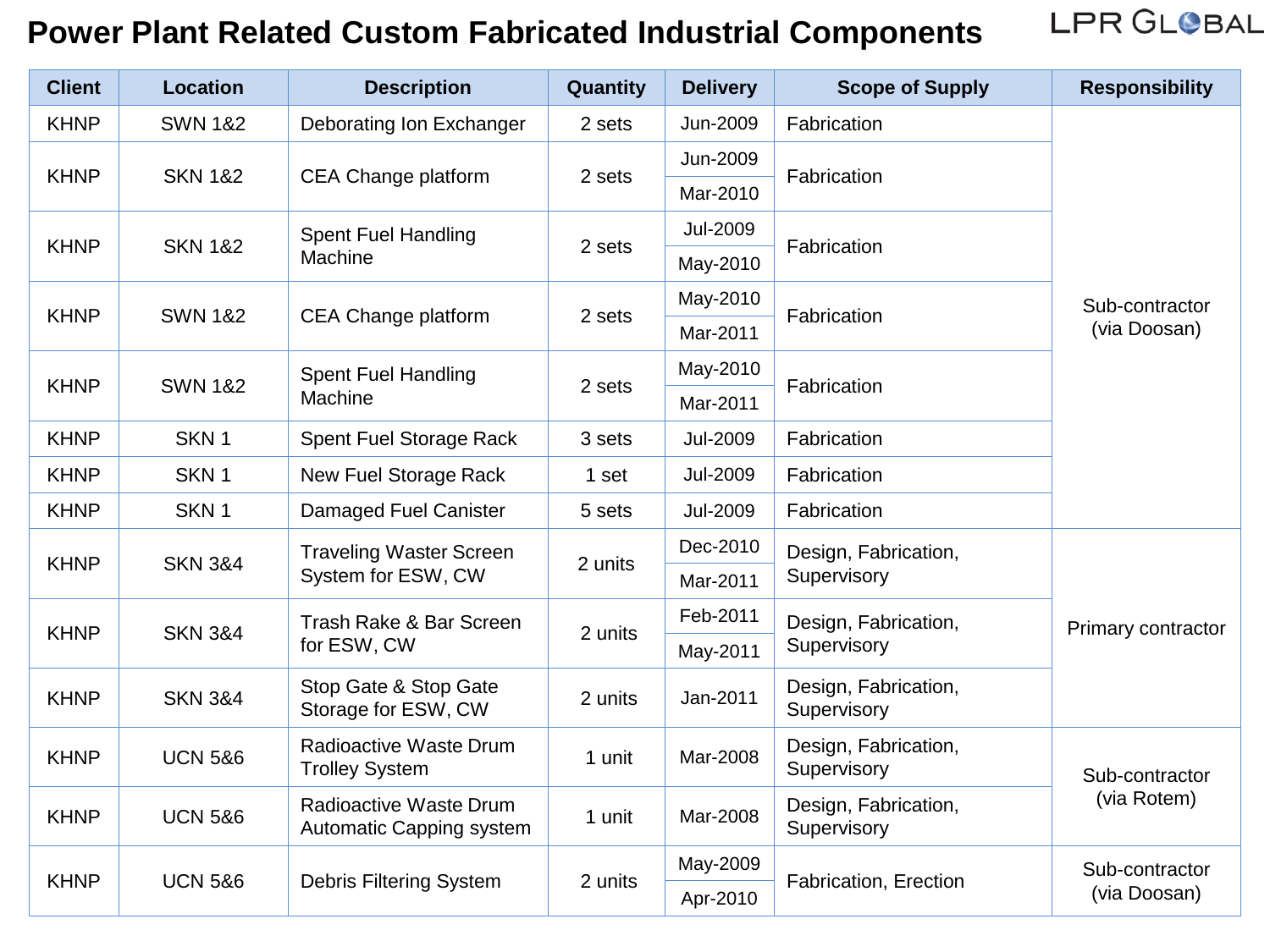LPR GLOBAL

| <b>Client</b> | <b>Location</b>    | <b>Description</b>                                           | Quantity | <b>Delivery</b> | <b>Scope of Supply</b>               | <b>Responsibility</b>                 |
|---------------|--------------------|--------------------------------------------------------------|----------|-----------------|--------------------------------------|---------------------------------------|
| <b>KHNP</b>   | <b>YGN 5&amp;6</b> | Debris Filtering System                                      | 2 units  | Dec-2007        | Fabrication, Erection                |                                       |
| <b>KHNP</b>   | <b>SKN 1&amp;2</b> | Stud Tensioning /<br>Detensioning                            | 4 units  | Sep-2008        | Design, Fabrication,<br>Supervisory  | Sub-contractor<br>(via Doosan)        |
|               |                    |                                                              |          | Feb-2009        |                                      |                                       |
|               | <b>SWN 1&amp;2</b> | Device for Steam<br>Generator                                |          | Mar-2009        |                                      |                                       |
|               |                    |                                                              |          | Jan-2010        |                                      |                                       |
| <b>KHNP</b>   | KRN 1              | <b>Air Receiver Tank</b>                                     | 2 sets   | Jan-2009        | Design, Fabrication                  |                                       |
| <b>KHNP</b>   | <b>YGN 1&amp;2</b> | Stud Tensioning / Detensioning<br>Device for Steam Generator | 2 units  | Nov-2002        | Design, Fabrication, Supervisory     | Primary contractor                    |
| <b>KHNP</b>   | UCN <sub>1</sub>   | Stud Tensioning / Detensioning<br>Device for Steam Generator | 1 unit   | Oct-2004        | Design, Fabrication, Supervisory     |                                       |
| <b>KHNP</b>   |                    | Stud Tensioning / Detensioning                               | 2 units  | Nov-2011        | Design, Fabrication, Supervisory     |                                       |
|               | <b>SKN 3&amp;4</b> | Device for Reactor Vessel                                    |          | Nov-2012        |                                      |                                       |
| <b>KHNP</b>   | YGN <sub>3</sub>   | <b>Blind Flange for Fuel</b><br><b>Transfer Tube</b>         | 1 unit   | Jul-2010        | Fabrication, Erection                |                                       |
| <b>KHNP</b>   | YGN <sub>3</sub>   | Pipe Spool                                                   | 1 unit   | Dec-2010        | Fabrication, Erection                |                                       |
| <b>KHNP</b>   | YGN <sub>3</sub>   | <b>ESW Pump Pipe Column</b><br>Upper Ass'Y                   | 1 set    | Dec-2010        | Design, Fabrication                  | Sub-contractor<br>(via Hyosung ebara) |
| <b>KHNP</b>   | <b>KRMC</b>        | Solid Waste Compactor                                        | 1 set    | Feb-2009        | Design, Fabrication,<br>Supervisory  | Primary contractor                    |
| <b>KOMIPO</b> | Jeju Power         | <b>Friction Damper</b>                                       | 14 sets  | May-2009        | Design, Fabrication                  |                                       |
| <b>KHNP</b>   | <b>SKN 1&amp;2</b> | <b>Turbine Rotor Stand</b>                                   | 2 units  | Aug-2008        | Design, Fabrication,<br>Supervisory  | Sub-contractor<br>(via Doosan)        |
| <b>KHNP</b>   | YGN <sub>2</sub>   | <b>ICI Seal Housing</b><br>Replacement                       | 2 units  | May-2005        | Construction                         |                                       |
| <b>KHNP</b>   | YGN <sub>1</sub>   | Repair work on TBN parts                                     | 2 units  | May-2005        | Construction                         |                                       |
| Hyundai       | <b>YGN 5&amp;6</b> | <b>Radiation Shield Door</b>                                 | 1 unit   | Mar-2001        | Design, Fabrication,<br>Installation | Primary contractor                    |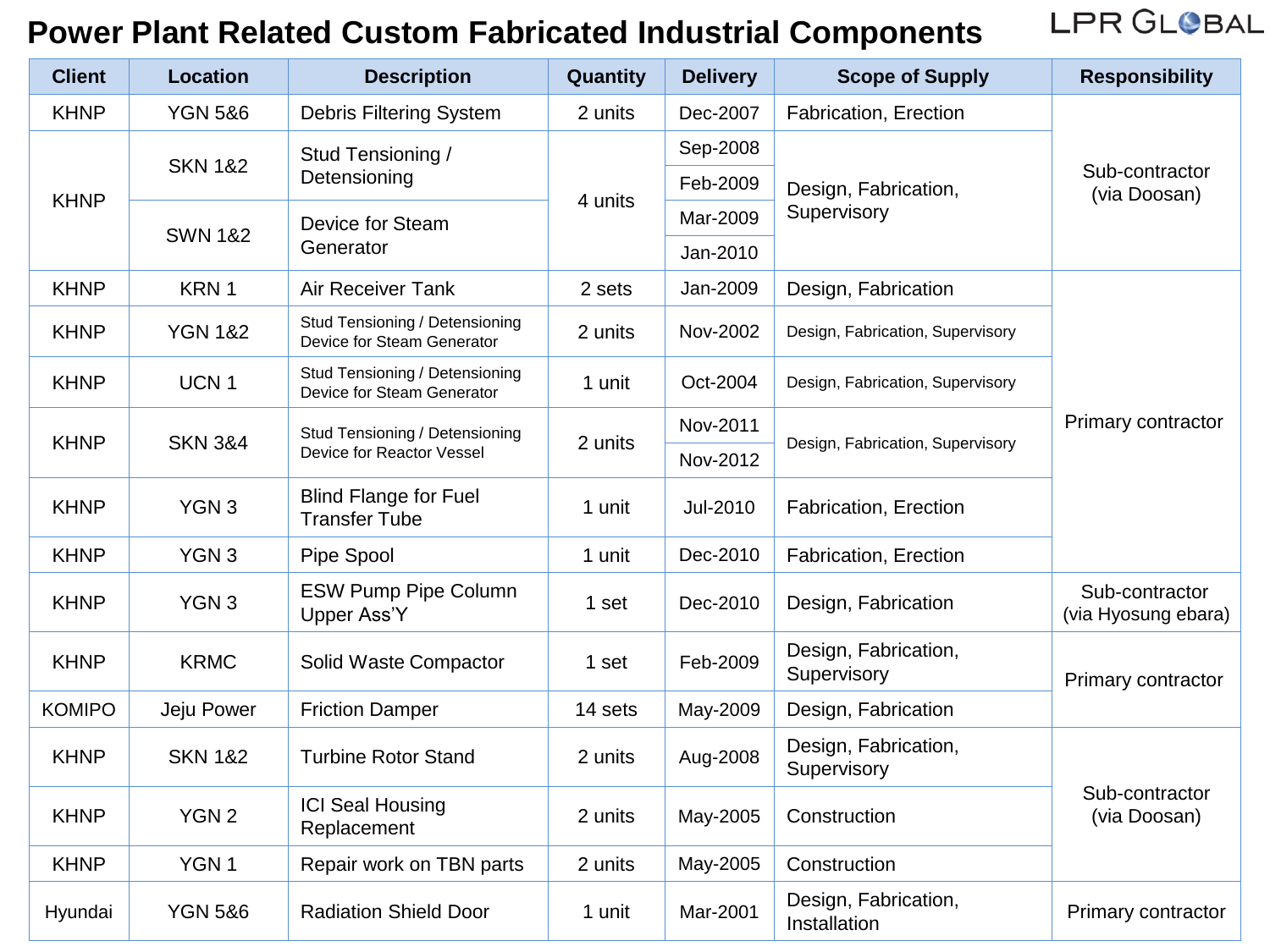LPR GLOBAL

| <b>Client</b>                | <b>Location</b>              | <b>Description</b>                                                  | Quantity                          | <b>Delivery</b>            | <b>Scope of Supply</b>                    | <b>Responsibility</b>         |
|------------------------------|------------------------------|---------------------------------------------------------------------|-----------------------------------|----------------------------|-------------------------------------------|-------------------------------|
| Samsung                      | <b>UCN 5&amp;6</b>           | <b>Radiation Shield Door</b>                                        | 1 unit                            | Sep-2003                   | Design, Fabrication, Installation         |                               |
| Samsung                      | <b>UCN 5&amp;6</b>           | <b>Radiation Shield Door</b>                                        | 1 unit                            | Oct-2003                   | Design, Fabrication, Installation         | Primary contractor            |
| <b>KAERI</b>                 | <b>KAERI</b>                 | Remote Controlled Manipulator                                       | 1 unit                            | Jan-2010                   | Design, Fabrication, Supervisory          |                               |
| <b>KAERI</b>                 | <b>KAERI</b>                 | <b>Hot Cell Transfer Trolley</b>                                    | 1 unit                            | Jan-2009                   | Design, Fabrication                       |                               |
|                              | <b>Yeosu Factory</b>         | Bolt Tensioner (3")                                                 | 4 units                           | Sep-2011                   | Design, Fabrication                       |                               |
| <b>GS Caltex</b>             |                              | Bolt Tensioner (2-1/4")                                             | 4 units                           |                            |                                           |                               |
|                              | b. Name of Overseas Projects |                                                                     |                                   |                            |                                           |                               |
| <b>TANPC</b>                 | Quinshan                     | <b>Fuel Handling Tools</b>                                          |                                   | 2 units<br>Dec-2008        | Shop Drawing, Fabrication,<br>Supervisory |                               |
| <b>CHINA</b>                 | phase 2                      |                                                                     |                                   |                            |                                           |                               |
| <b>TANPC</b><br><b>CHINA</b> | Quinshan                     | Spent Fuel Dry Storage<br>Systen                                    | 2 units                           | Shop Drawing, Fabrication, |                                           |                               |
|                              | phase 2                      |                                                                     |                                   | Dec-2008                   | Supervisory                               | Sub-contractor                |
| <b>KHNP</b>                  | Wolsong 1                    | <b>Insulation Cabinet for</b><br><b>Fuelling Machine</b>            | 1 unit                            | Dec-2008                   | Shop Drawing, Fabrication,<br>Supervisory | (via AECL)                    |
| <b>KHNP</b>                  | Wolsong 1                    | <b>Container Loading Hoist,</b><br><b>Lifting Yoke for Canister</b> | 1 unit                            | Jun-2009                   | Shop Drawing, Fabrication,<br>Supervisory |                               |
| <b>KHNP</b>                  | Wolsong 1                    | New Shield Plug Handling<br><b>Tools</b>                            | 1 unit                            | Sep-2009                   | Shop Drawing, Fabrication,<br>Supervisory |                               |
| <b>UAE</b><br><b>NPP</b>     | <b>BRAKA NPP</b>             | <b>Steam Generator Bolwdown</b><br>Regenerative Heat<br>Exchanger   | Oct-2018<br>4 units<br>(On-going) |                            | Shop Drawing, Fabrication,                |                               |
|                              | UNIT $1 - 4$                 |                                                                     |                                   | Supervisory                |                                           |                               |
| <b>UAE</b><br><b>NPP</b>     | <b>BRAKA NPP</b>             | <b>Condensate Receiver</b><br><b>Tank with Vent Conenser</b>        |                                   | Oct-2018                   | Shop Drawing, Fabrication,                | Sub-contractor<br>(via KEPCO) |
|                              | UNIT $1 - 4$                 |                                                                     | 4 units                           | (On-going)                 | Supervisory                               |                               |
| <b>UAE</b><br><b>NPP</b>     | <b>BRAKA NPP</b>             | <b>LRS Seal Water Heat</b>                                          | Oct-2018                          | Shop Drawing, Fabrication, |                                           |                               |
|                              |                              | UNIT $1 - 4$                                                        | Exchanger                         | 4 units                    | (On-going)                                | Supervisory                   |

283 Danforth Ave. Suite 348 Toronto, ON M4K 1N2 Canada

[www.lprglobal.com](http://www.lprglobal.com/) / [www.uskoreahotlink.com](http://www.uskoreahotlink.com/) TEL. +1 416 - 423 - 5590 E-Mail. [info@lprglobal.com](mailto:info@lprglobal.com)